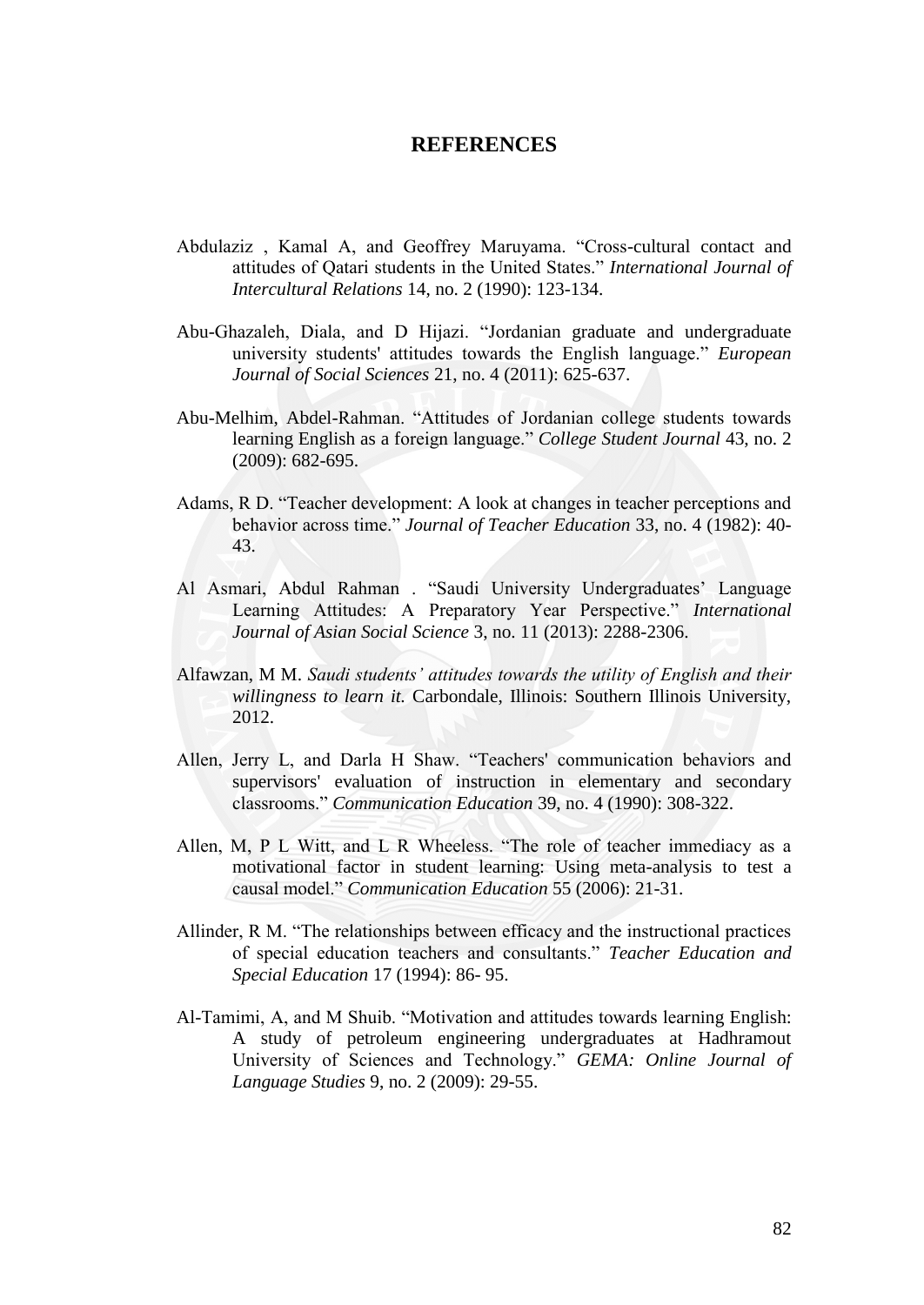- Andersen, Janis F, Peter A Andersen, and Arthur D Jensen. "The measurement of nonverbal immediacy.‖ *Journal of Applied Communication Research* 7, no. 2 (1979): 153-180.
- Andersen, Janis F, Peter A Andersen, and Myron W Lustig. "Opposite sex touch avoidance: A national replication and extension.‖ *Journal of Nonverbal Behavior* 11, no. 2 (1987): 89-109.
- Andersen, Peter. "Cues of culture: The basis of intercultural differences in nonverbal communication.‖ In *Intercultural communication: A reader*, by Larry A Samovar, Richard E Porter, & Edwin R McDaniel, 258-270. California, Belmont: Wadsworth, 2000.
- Anderson, Robert N, Myrna L Greene, and Pamela S Loewen. "Relationships among teachers' and students' thinking skills, sense of efficacy, and student achievement.‖ *Alberta Journal of Educational Research* 34, no. 2 (1988): 148-165.
- Arikunto, Suharsimi. *Prosedur Penelitian: Suatu Pendekatan Praktik.* Jakarta: Rineka Cipta, 2010.
- Ary, D, LC Jacobs, CK Sorensen, and D Walker. *Introduction to research in education.* Belmont, California: Wadsworth, 2010.
- Ashton , P, and R Webb. *Making a difference: Teacher's sense of efficacy and student achievement.* White Plains, New York: Longman, Inc, 1986.
- Ashton, Patricia T. "Teacher efficacy: A motivational paradigm for effective teacher education." *Journal of teacher education* 35, no. 5 (1984): 28-32.
- Azwar, Saifuddin. *Reliabilitas dan Validitas.* Edisi ke-3. Yogyakarta: Pustaka Pelajar, 2001.
- Ballester, E P. "Verbal and nonverbal teacher immediacy and foreign language anxiety in an EFL university course.‖ *Porta Linguarum* 23 (2015): 9-24.
- Bandura, A. "Adolescent development from an agentic perspective." In *Selfefficacy beliefs of adolescents. IAP, .*, by Frank Pajares, & Timothy C Urdan, edited by Frank Pajares, & Timothy C Urdan, 1-43. Information Age Publishing, 2006.
- —. *Psychological modeling: Conflicting theories.* Chicago: Aldine-Atherton, 1971.
- Bandura, A. "Self-efficacy determinants of anticipated fears and calamities." *Journal of Personality and Social Psychology* 45, no. 2 (1983): 464.

—. *Self-efficacy: The Exercise of Control.* New York: Freeman, 1997.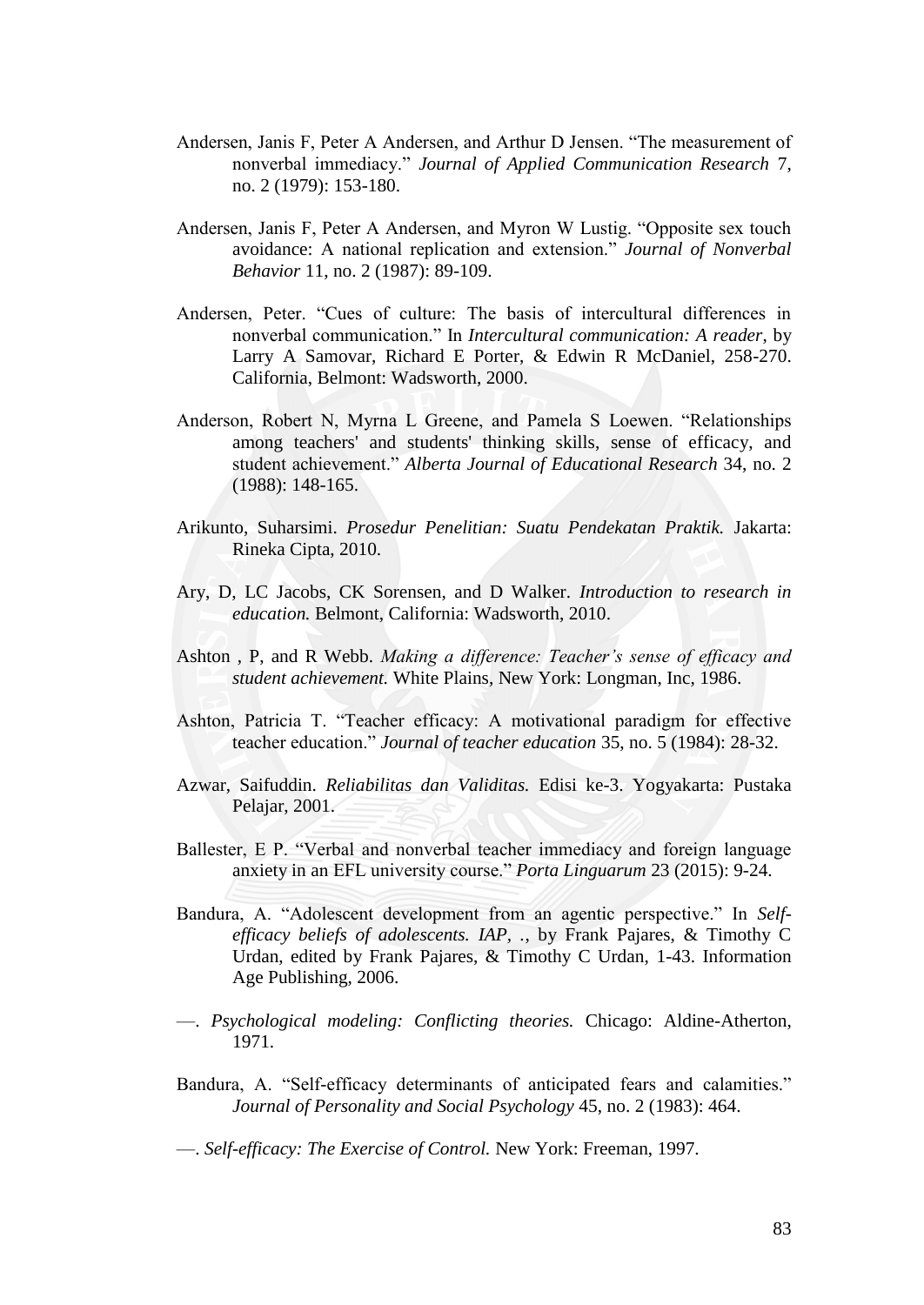- Bandura, A, and P G Barab. "Processes governing disinhibitory effects through symbolic modeling." *Journal of Abnormal Psychology* 82 (1973): 1-9.
- Bandura, Albert. "Guide for constructing self-efficacy scales." In *Self-efficacy beliefs of adolescents*, by Frank Pajares, & Timothy C Urdan, 307-337. Greenwich, Conneticut: IAP-Information Age Pub., Incorporated, 2006.
- Bandura, Albert. "Perceived self-efficacy in cognitive development and functioning.‖ *Educational psychologist* 28, no. 2 (1993): 117-148.
- Bandura, Albert. *Self-efficacy.* Vol. 4, in *Encyclopedia of human behavior*, by VS Ramachaudran, edited by VS Ramachaudran, 71-81. New York: Academic Press, 1994.
- Bandura, Albert. "Self-efficacy: toward a unifying theory of behavioral change." *Psychological review* 84, no. 2 (1977): 191-215.
- Bandura, Albert. "Social cognitive theory in cultural context." *Applied psychology* 51, no. 2 (2002): 269-290.
- —. *Social foundations of thought and action: A social cognitive perspective.* Englewood Cliffs, New Jersey: Princeton-Hall, 1986.
- Bandura, Albert, and Nancy E Adams. "Analysis of self-efficacy theory of behavioral change." *Cognitive therapy and research* 1, no. 4 (1977): 287-310.
- Bandura, Albert, Robert W Jeffery, and Eva Gajdos. "Generalizing change through participant modeling with self-directed mastery.‖ *Behaviour research and therapy* 13, no. 2 (1975): 141-152.
- Belli, Gabriella. *Nonexperimental Quantitative Research.* Vol. 16, in *Research essentials: an introduction to designs and practices*, by Stephen D Lapan, & Quartaroli T MaryLynn, 59. Jossey-Bass, 2009.
- Bloomfield, L. *Language.* New York : Holt, Rinehart & Winston, 1933.
- Bogdan, Robert, and Sari Knopp Biklen. *Qualitative Research for Education: An Introduction to Theories and Methods.* Boston: Allyn & Bacon, 1992.
- Borg, Simon. "Overview-Beyond the workshop: CPD for English language teachers.‖ In *Professional development for English language teachers: perspectives from higher education in Turkey*, by Simon Borg, edited by Simon Borg, 5-13. Ankara: British council, 2015.
- Borg, Walter R, and Damien Gall Meredith. *Educational research : an introduction.* 4th edition. New York: Longman, 1983.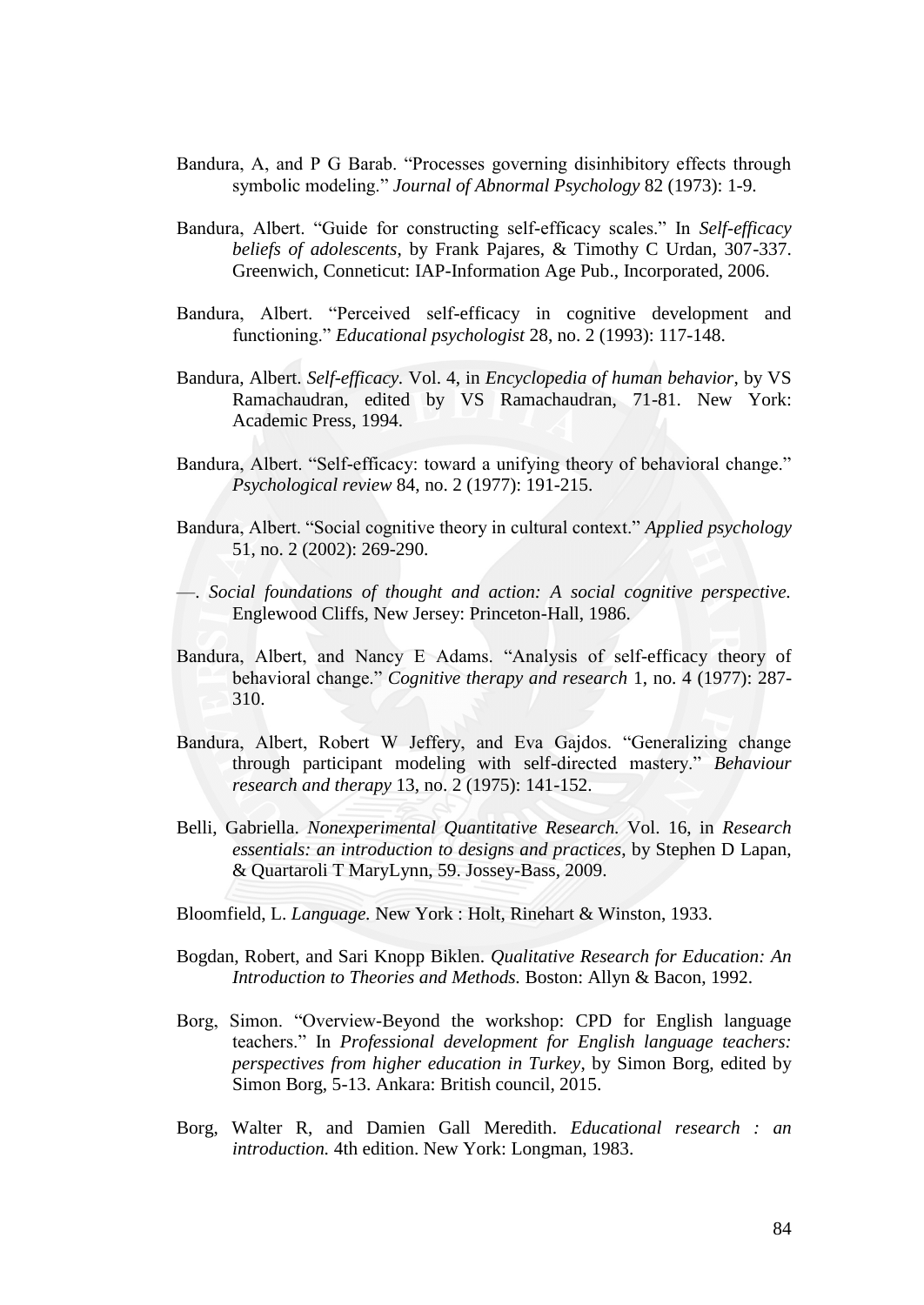- Brady , Laurie, and Kerry Kennedy. *Curriculum construction.* Pearson Higher Education AU, 2013.
- —. *Curriculum construction.* Pearson Higher Education AU, 2007.
- Brophy, J. *Motivating students to learn(2nd ed.).* New Jersey: Lawrence Erlbaum, 2004.
- Bryman, Alan, and Emma Bell. "Business research strategies." In *Business research methods*, by Alan Bryman, & Emma Bell. Oxford: Oxford University Press, 2015.
- Budiarto, Eko, and Dewi Anggraeni. *Pengantar epidemiologi.* Jakarta : EGC, 2002.
- Burke, Edmund. "Thoughts on the Cause of the Present Discontents 82-83." *Select Works of Edmund Burke* (Liberty Fund) 1 (1770): 146.
- Burke, Johnson, and Larry B Christensen. *Educational research: Quantitative, qualitative, and mixed approaches.* 5. Sage, 2013.
- Butland, M, and J Bebe. "Teacher immediacy and power in the classroom: The application of implicit communication theory." The Annual Meeting of *International Communication Association.* Miami: ERIC database, ED371421, 1992.
- Canagarajah , Suresh A. *Resisting linguistic imperialism in English teaching.* Oxford University Press, 1999.
- Cañado, María Luisa Pérez, and Daniel Madrid Fernández. "Teacher and student preferences of native and nonnative foreign language teachers.‖ *Porta Linguarum: revista internacional de didáctica de las lenguas extranjeras* 2 (2004): 125-138.
- Caprara, C, L Barbaranelli, L Borgogni, and P Steca. "Efficacy beliefs as determinants of teachers' job satisfaction." Journal of Educational *Psychology* 92 (2003): 821–832.
- Chacón, C T. "Teachers' perceived efficacy among English as a foreign language teachers in middle schools in Venezuela." *Teaching and Teacher Education* 21 (2005): 257-272.
- Cheng, Y S, E K Horwitz, and D L Schallert. "Language anxiety: Differentiating writing and speaking components." *Language Learning* 49 (1999): 417-446.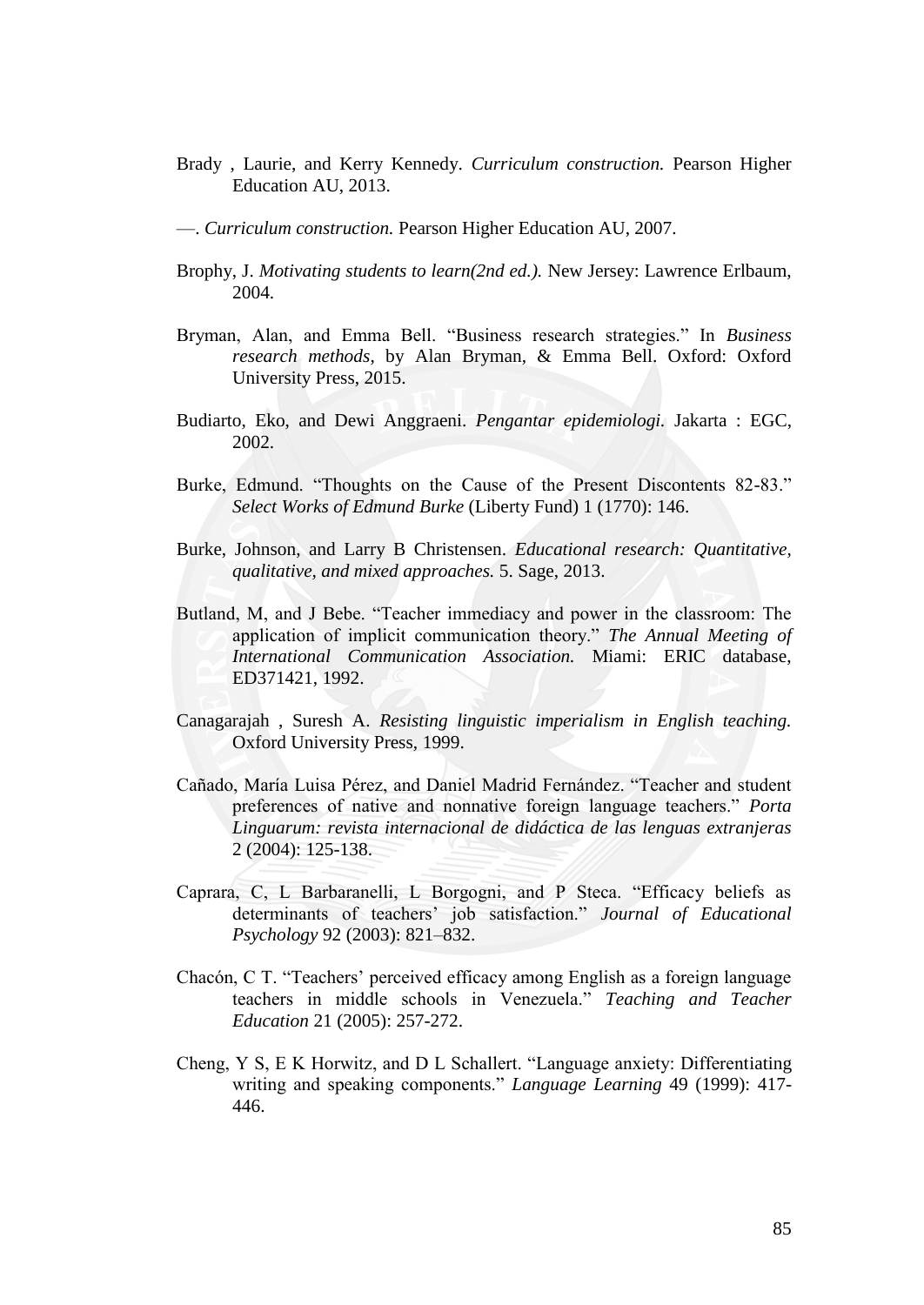- Chesebro, J L. "Effects of teacher clarity and nonverbal immediacy on student learning, receiver apprehension, and affect." *Communication Education* 52 (2003): 135-147.
- Chomsky, Noam. *Aspects of the Theory of Syntax.* Vol. 11. MIT press, 2014.
- Chong, W H, and C A Kong. "Teacher collaborative learning and teacher selfefficacy: The case of lesson study." The Journal of Experimental *Education* 80, no. 3 (2012): 263–283.
- Christophel, D M. "The relationships among teacher immediacy behaviors, student motivation and learning." *Communication Education* 39 (1990): 323-340.
- Clavel, Teru. *The Japan Times Community.* 19 Jan 2014. http://www.japantimes.co.jp/community/2014/01/19/issues/china-southkorea-face-familiar-woes-in-english-quest/#.WSG3x1KQ2u4 (accessed May 21, 2017).
- Collis, Jill , and Roger Hussey. *Business Research: A Practical Guide for Undergraduate and Postgraduate Students.* Hampshire: Palgrave Macmillan, 2009.
- Cook, Vivian. "Going beyond the native speaker in language teaching." *TESOL quarterly* 33, no. 2 (1999): 185-209.
- Creswell, John W. *Research design: Qualitative, quantitative, and mixed methods approaches.* Sage publications, 2013.
- Dörnyei, Z. "Motivational strategies in the language classroom." *Cambridge University Press*, 2001.
- Dörnyei, Zoltán, and Ema Ushioda. *Teaching and researching motivation.* 2nd edition. New York: Routledge, 2013.
- Davies, Alan. "Review article: Ironising the myth of linguicism." *Journal of Multilingual and Multicultural Development* 17, no. 6 (1996): 485-496.
- Davison, Gerald C, and Terence G Wilson. "Processes of fear-reduction in systematic desensitization: Cognitive and social reinforcement factors in humans.‖ *Behavior Therapy* 4, no. 1 (1973): 1-21.
- De Vaus, David. *Surveys In Social Research.* 6th Edition. Routledge (Social Research Today), 2013.
- Dembo, Myron H, and Sherri Gibson. "Teacher efficacy: A construct validation." *Journal of educational psychology 76, no. 4 ():*, 1984: 569-582.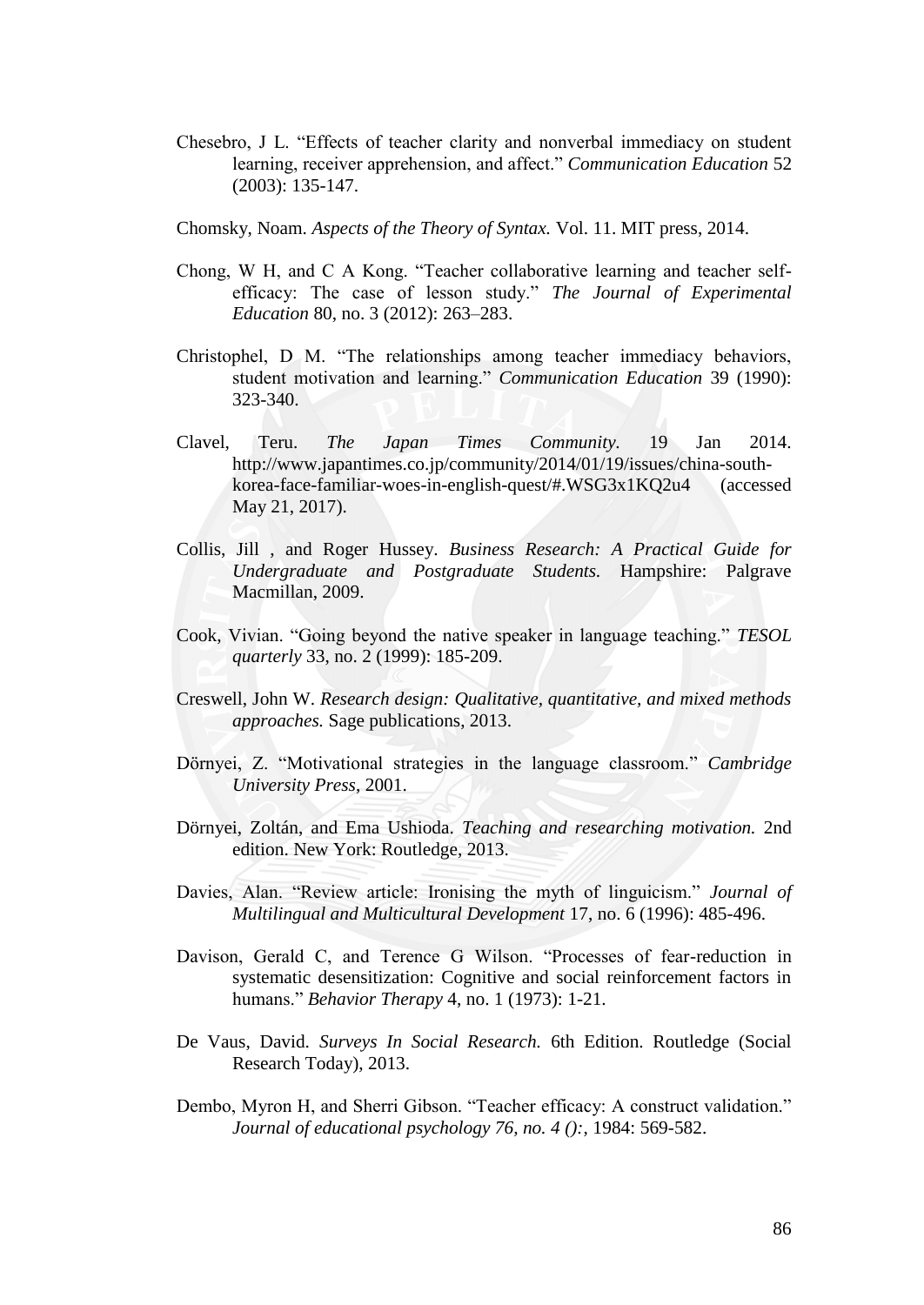- Denham, Carolyn H, and Joan J Michael. "Teacher Sense of Efficacy: A Definition of the Construct and a Model for Further Research." *Educational Research Quarterly* 6, no. 1 (1981): 39-63.
- Edwards, Autumn. "The impact of instructor verbal and nonverbal immediacy on student perceptions of attractiveness and homophily." (Journal of Excellence in College Teaching) 12, no. 2 (2001): 5-17.
- Ellis, G. "How culturally appropriate is the communicative approach?" *ELT Journal* 50, no. 3 (1996): 213 – 218.
- Evers, Will JG, André Brouwers, and Welko Tomic. "Burnout and self-efficacy: A study on teachers' beliefs when implementing an innovative educational system in the Netherlands." *British Journal of Educational Psychology* 72, no. 2 (2002): 227-243.
- Fabian, Johannes. *Language and colonial power: The appropriation of Swahili in the former Belgian Congo 1880-1938.* California: University of California Press, 1991.
- Forrest, Davis W, and Brian T Yates. "Self-efficacy expectancies versus outcome expectancies as determinants of performance deficits and depressive affect.‖ *Cognitive Therapy and Research* 6, no. 1 (1982): 23-35.
- Frymier, A B. "The Impact of the Teacher Immediacy on Students' Motivation over the Course of a Semester." Annual Meeting of the Speech *Communication Association* 79 (November 1993): 18-21.
- Garcia, M E, J M Schmitz, and L A DoerfleR. "A fine-grained analysis of the role of self-efficacy in self-initiated attempts to quit smoking." *Journal of Consulting and Clinical Psychology* 58 (1990): 317-322.
- Gardner, R C. *Social Psychology and Second Language Learning: The Role of Attitudes and Motivation.* London: Edward Arnold, 1985.
- Gardner, Robert C. "Attitude/motivation test battery: International AMTB research project.‖ *The University of Western Ontario*, 2004.
- Gardner, Robert C. "Motivation and second language acquisition." *Canadian Modern Language Review* 31, no. 3 (1975): 218-230.
- Gardner, Robert C, and Peter D MacIntyre. "A student's contributions to secondlanguage learning. Part II: Affective variables." *Language teaching* 26, no. 1 (1993): 1-11.
- Gardner, Robert C, and Wallace E Lambert. *Attitudes and Motivation in Second-Language Learning.* New York: Newbury House, 1972.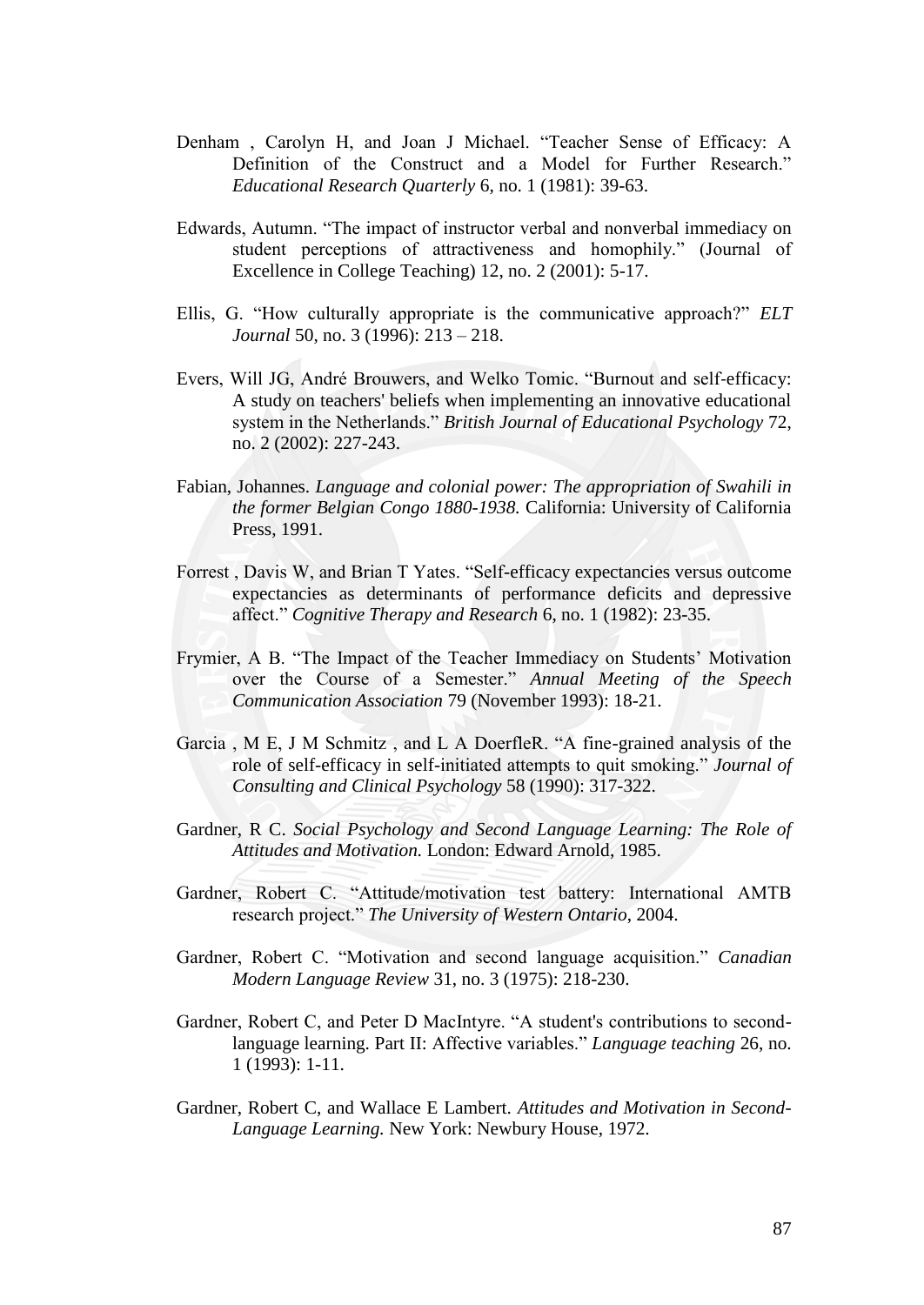- Gordon , Paul L. *Insight vs. desensitization in psychotherapy: An experiment in anxiety reduction.* Stanford University Press, 1966.
- Gordon, Raymond G. "Ethnologue: languages of the world." *SIL International*, 2005.
- Gorham, Joan. "The relationship between verbal teacher immediacy behaviors and student learning." *Communication education* 37, no. 1 (1988): 40-53.
- Gregersen, Tammy S. "To err is human: A reminder to teachers of languageanxious students.‖ *Foreign Language Annals* 36, no. 1 (2003): 25-32.
- Guilford, J P. *Fundamental Statistics in Psychology and Education.* New York: McGraw Hill, 1956.
- Haberman, Martin. "Teacher burnout in black and white." The new educator 1, no. 3 (2005): 153-175.
- Hadari, Nawawi H. *Metode Penelitian Deskriptif.* Yogyakarta: Gajah Mada University Press, 1983.
- Henson, R K. "From adolescent angst to adulthood: Substantive implications and measurement dilemmas in teh development of teacher efficacy research." *Educational Psychologist* 37 (2001): 137-150.
- Ho, T Irene, and Kit-Tai Hau. "Australian and Chinese teacher efficacy: Similarities and differences in personal instruction, discipline, guidance efficacy and beliefs in external determinants.‖ *Teaching and Teacher Education* 20, no. 3 (2004): 313-323.
- Hofer, B K. "Motivation in the College Classroom." In *McKeachie's Teaching tips: Strategies, research, and theory for college and university teachers*, by W J McKeachie , & M Svinicki, 139- 150. Boston: Houghton Mifflin, 2006.

Holliday, Adrian. "Native-speakerism." *ELT journal* 60, no. 4 (2006): 385-387.

- Hoover-Dempsey, Kathleen V, Otto C Bassler, and Jane S Brissie. "Parent involvement: Contributions of teacher efficacy, school socioeconomic status, and other school characteristics.‖ *American Educational Research Journal* 24, no. 3 (1987): 417-435.
- Housego, B. E. J. "Monitoring student teachers' feelings of preparedness to teach, personal teaching efficacy and teaching efficacy in a new secondary teacher education program." The Alberta Journal of Educational Research 38, no. 1 (1991): 49-64.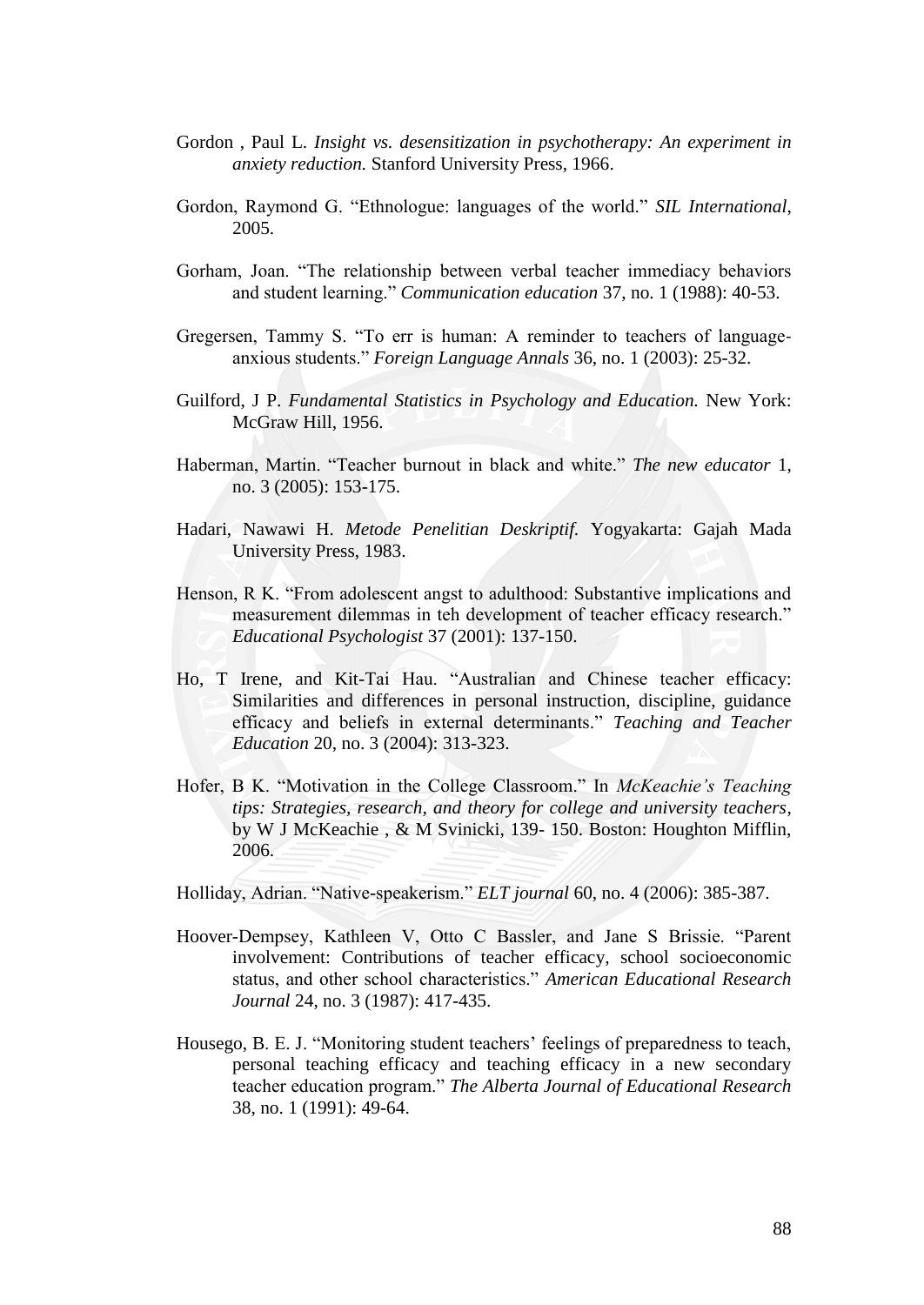- Hsu, L. "Similarities and Differences between Traditional and Nontraditional Students in Regard to Demand for Teacher Immediacy." *Languages, Literary Studies and International Studies: An International Journal* 8 (2011): 129-150.
- Hsu, Lisa Li-I. "A Comparison between Native and Non-Native English Language Teachers Regarding Immediacy Behaviors in English Classrooms.‖ 中科大學報 2, no. 1 (2015): 99-116.
- International TEFL Academy. *Can I Teach English Abroad with a Criminal Record?* 2016. https://www.internationalteflacademy.com/faq/bid/115023/can-i-teachenglish-abroad-with-a-criminal-record (accessed May 22, 2017).
- Jaasma, M A, and R J Koper. "The relationship of student-faculty out-of-class communication to teacher immediacy and trust and to student motivation." *Communication Education* 48, no. 1 (1999): 41-48.
- Jaasma, M A, and R J Koper. "The relationship of student-faculty out-of-class communication to teacher immediacy and trust and to student motivation." *Communication Education* 48, no. 1 (1999): 41-48.
- Jenkins, Jennifer. "English as a lingua franca: Interpretations and attitudes." *World Englishes* 28, no. 2 (2009): 200-207.
- —. *The phonology of English as an international language.* Oxford : University Press, 2000.
- Johnson , David W. *Educational psychology.* Englewood Cliffs, New Jersey: Prentice-Hall, 1979.
- Johnson, Burke, and Larry Christensen. *Educational research: Quantitative, qualitative, and mixed approaches.* Sage, 2008.
- Johnson, Keith, and Helen Johnson. *Encyclopedic Dictionary of Applied Linguistics.* Oxford: Blackwell, 1998.
- Kadir. *Statistika Terapan (konsep, contoh dan analisis data dengan program SPSS/Lisrel dalam penelitian).* Vol. 3. 3 vols. Jakarta: PT RajaGrafindo Persada, 2016.
- Keller, John M. "Development and use of the ARCS model of instructional design.‖ *Journal of instructional development* 10, no. 3 (1987): 2-10.
- Keller, John M. "Motivational design of instruction." *nstructional design theories and models: An overview of their current status* I, no. 1 (1983): 383-434.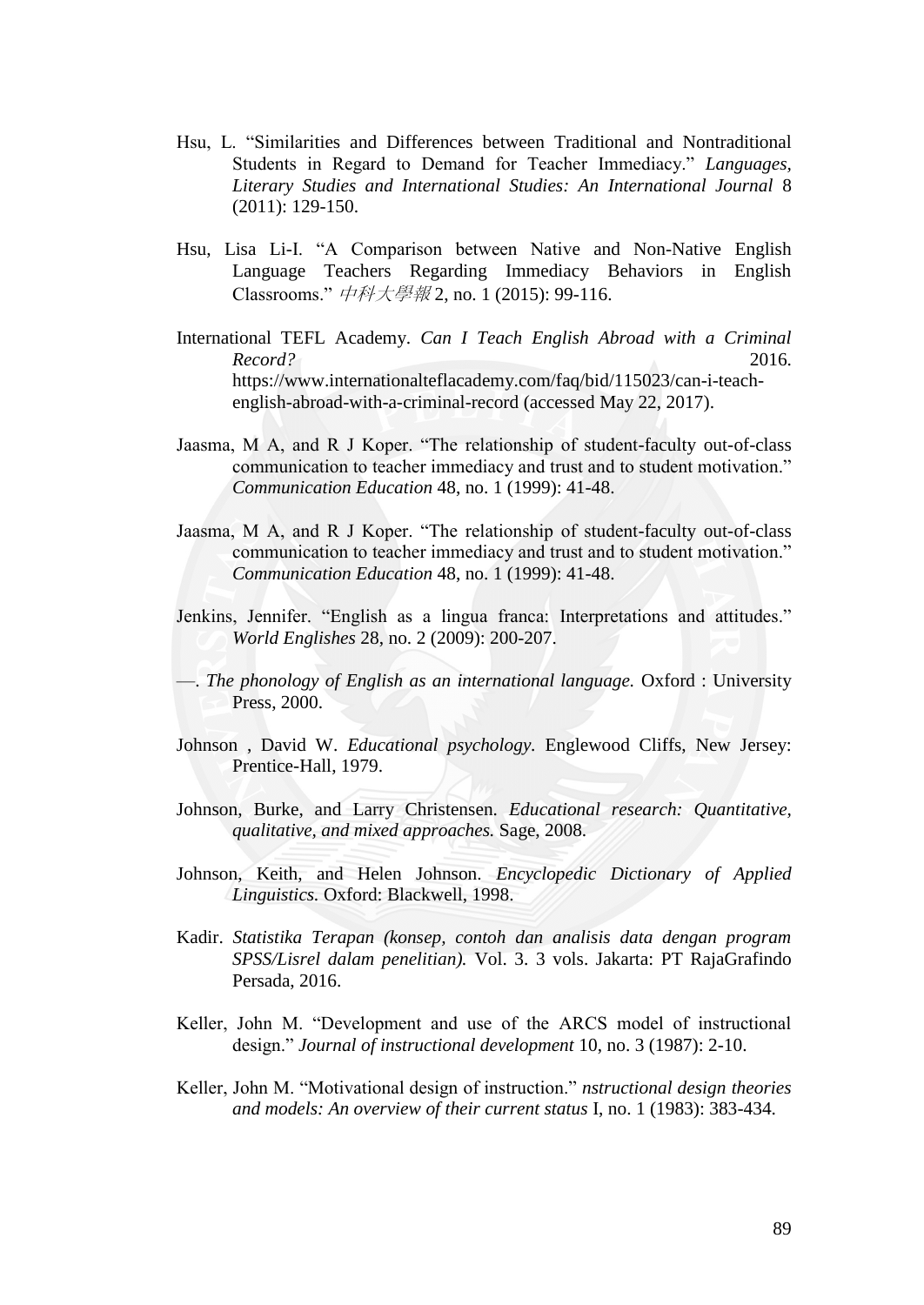- Kerlinger, Fred Nichols. *Foundations of behavioral research: Educational, psychological and sociological inquiry.* Holt Rinehart and Winston, 1973.
- Kerlinger, Frederick Nicholas. *Behavioral Research: A Conceptual Approach.* 3rd edition. Harcourt School, 1978.
- Kiczkowiak, Marek. *Native English-speaking teachers: always the right choice?: British Council.* 14 July 2014. https://www.britishcouncil.org/voicesmagazine/native-english-speaking-teachers-always-right-choice (accessed May 22, 2017).
- Klassen, R M, and V. M. C. Tze. "Teachers' self-efficacy, personality, and teaching effectiveness: A meta-analysis." *Educational Research Review* 152, (2014): 1-53.
- Klassen, Robert M, et al. "Exploring the validity of a teachers' self-efficacy scale in five countries.‖ *Contemporary Educational Psychology* 34, no. 1 (2009): 67-76.
- Klein, Wolfgang. *Second language acquisition.* Cambridge University Press, 1986.
- Kramsch, Claire. "The privilege of the nonnative speaker." *Publications of the Modern Language Association of America* (Publications of the Modern Language Association of America ) 112, no. 3 (1997): 359.
- Li, Y. "Constructing the identity of a Mandarin teacher in Australia: A narrative self- study." Masters thesis, 2010.
- Lick, John, and Richard Bootzin. "Expectancy factors in the treatment of fear: Methodological and theoretical issues." *Psychological bulletin* 82, no. 6 (1975): 917.
- Lin, Huey-Ling, Jeffrey Gorrell, and Janet Taylor. "Influence of culture and education on US and Taiwan preservice teachers' efficacy beliefs." The *Journal of Educational Research* 96, no. 1 (2002): 37-46.
- Lippi-Green, Rosina. *English with an accent: Language, ideology, and discrimination in the United States.* London: Routledge, 1997.
- Liu, J. *Asian students' classroom communication patterns in U. S. Universities: An emic perspective.* Westport: Greenwood, 2001.
- Liu, Qian. "A path to professional knowledge and identity building: Self study of a native Chinese language two teacher in Western Sydney schools." *Diss. Masters thesis, University of Western Sydney, Australia*, March 2012.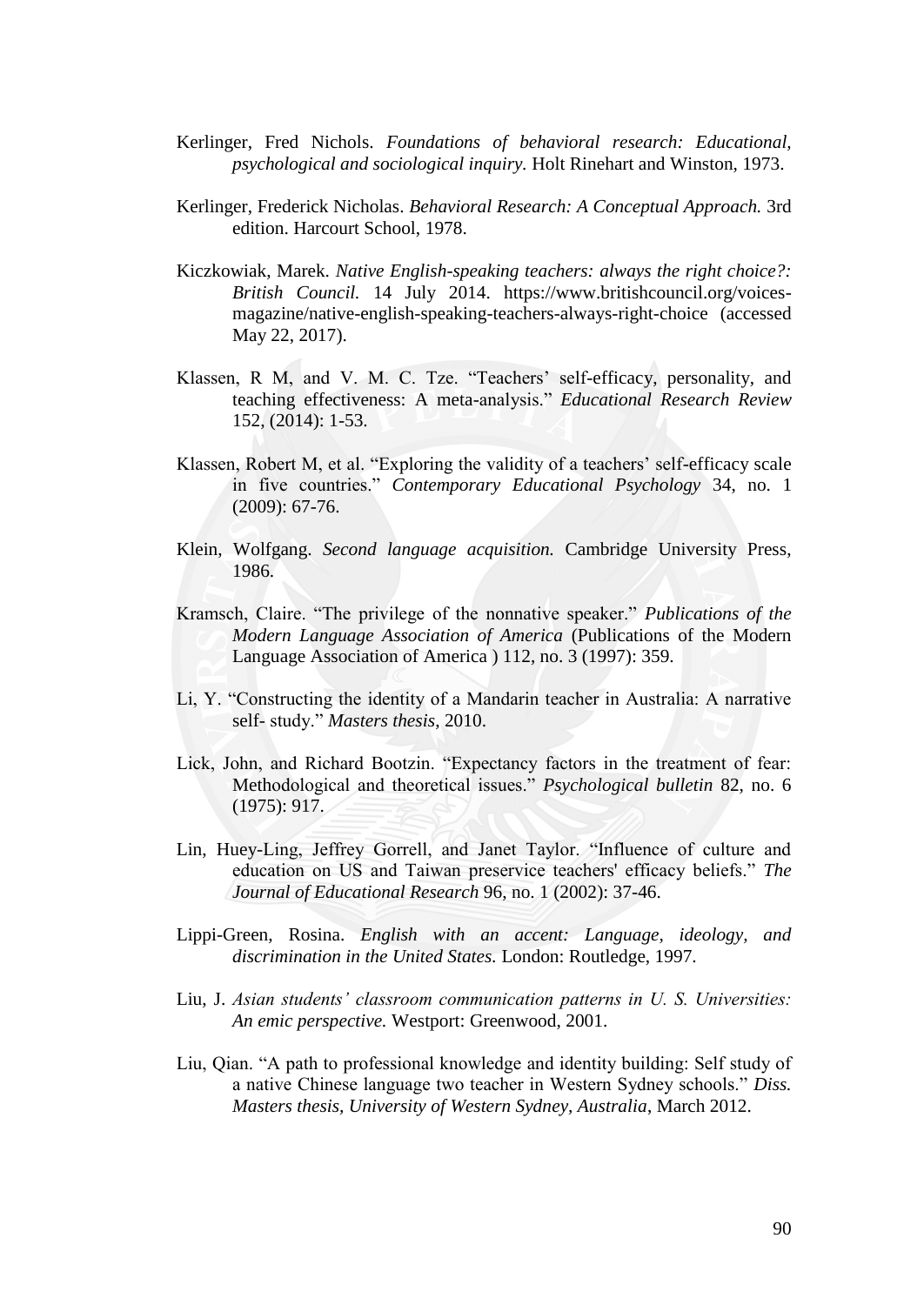- Malallah, Seham. "English in an Arabic environment: Current attitudes to English among Kuwait university students." *International Journal of Bilingual Education and Bilingualism* 3, no. 1 (2000): 19-43.
- Margono, S. *Metodologi Penelitian Pendidikan.* Jakarta: Rineka Cipta, 2004.
- Marlatt, Alan G, John S Baer, and Lori A Quigle. "Self-efficacy and addictive behavior.‖ In *Self-efficacy in changing societies*, by A Bandura, 289-315. Cambridge university press, 1997.
- Martin, M M, S A Myers, and T P Mottet. "Students' motives for communicating with their instructors." *Communication Education* 48, no. 2 (1999): 155-164.
- Maslow, Abraham Harold. "A theory of human motivation." *Psychological review* 50, no. 4 (1943): 370.
- Medgyes, Peter. *The non-native teacher.* Houndsmills, Basingstoke: Houndsmills, 1994.
- Medgyes, Peter. "The schizophrenic teacher." *ELT Journal* 37, no. 1 (1983): 2-6.
- Medgyes, Peter. ―When the teacher is a non-native speaker.‖ *Teaching English as a second or foreign language* (Teaching English as a second or foreign language), 2001: 429-442.
- Mehrabian, Albert. "Some referents and measures of nonverbal behavior." *Behavior Research Methods & Instrumentation* 1, no. 6 (1968): 203-207.
- Mehrabian, A. *Silent Messages: Implicit Communication of Emotions and Attitudes.* Washington: Belmond C.A, 1981.
- Mehrabian, Albert. *Silent messages.* Vol. 8. Belmont: Wadsworth, 1971.
- Meijer, C, and S Foster. "The effect of teacher self-efficacy on referral chance." *Journal of Special Education* 22 (1988): 378-385.
- Messman, S J, and J Jones-Corley. "Effects of communication environment, immediacy, and communication apprehension on cognitive and affective learning." *Communication Monographs* 68 (2001): 184-200.
- Miyazato, K. "Anxiety or admiration? Japanese EFL learners' perceptions of native speaker teachers' classes.‖ *Paper presented at the JALT 2002 conference.* Shizuoka: JALT 2002 conference, 2002.
- Mohammad, Y, M Zuria, and J A Thantawi. "Persepsi pelajar ke atas amalan kod etika profesional pensyarah dan kesannya ke atas motivasi belajar pelajar."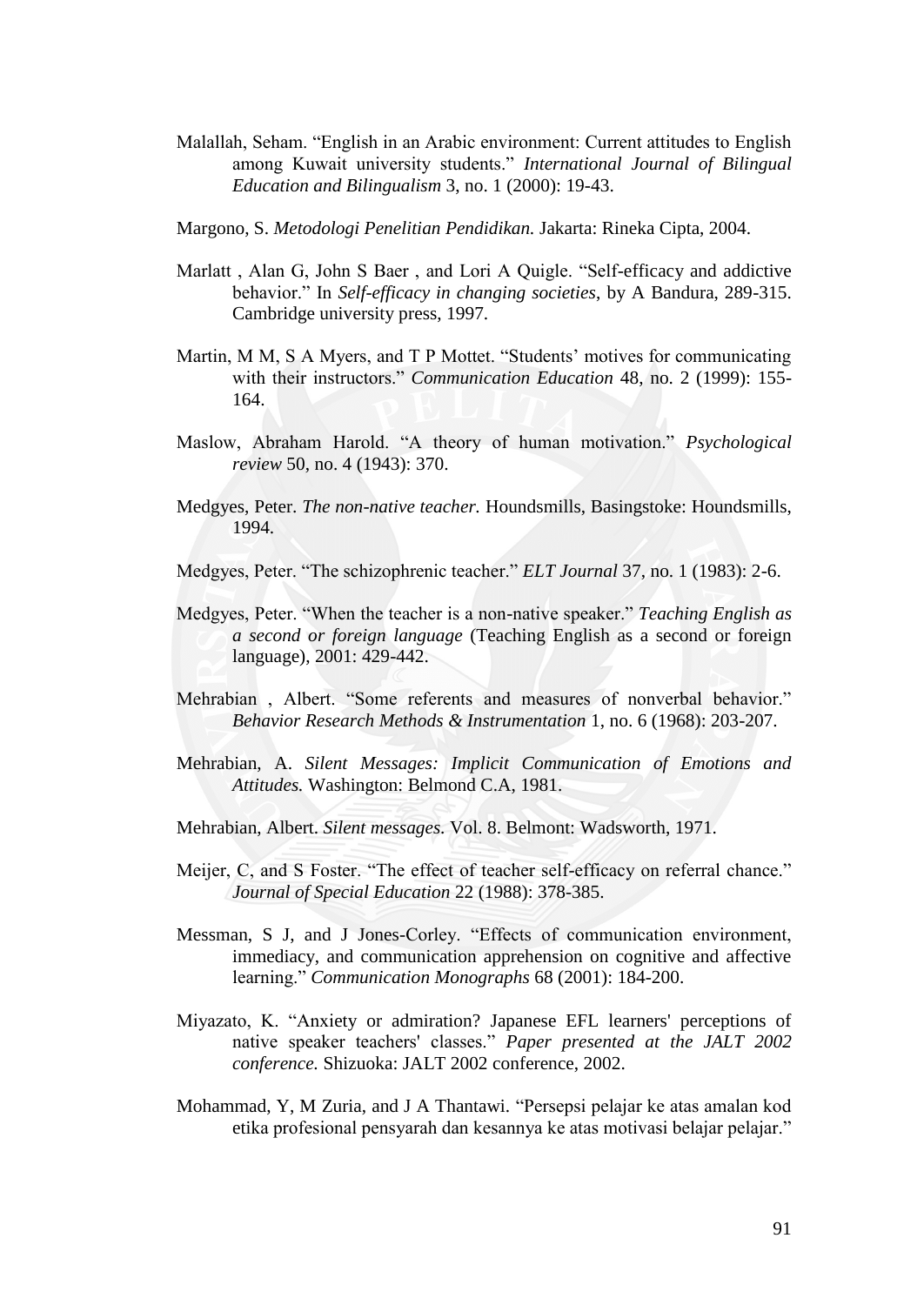*Prosiding Seminar Kebangsaan Profession Perguruan* (Profession Pergururan: Cabaran Pendidikan Masakini), 2002: 401-415.

- Mojavezi, Ahmad, and Tamiz Poodineh Marzieh. "The Impact of Teacher Selfefficacy on the Students' Motivation and Achievement." Theory and *Practice in Language Studies* (ACADEMY PUBLISHER Finland) 2, no. 3 (2012): 483-491.
- Moore, Norah. "Behaviour therapy in bronchial asthma: A controlled study." *Journal of Psychosomatic Research* 9, no. 3 (1965): 257-276.
- Mottet,  $T$  P, J Parker-Raley, and  $C$  B Cunningham. "Testing the neutralizing effect of teacher immediacy on student course workload expectancy violations and tolerance for teacher unavailability.‖ *Communication Education* 55 (2006): 147-166.
- Mottet, T P, J Parker-Raley, C Cunningham, S A Beebe, and P C Raffeld. ―Testing the neutralizing effect of teacher immediacy on student course workload expectancy violations and tolerance for teacher unavailability." *Communication Education* 55 (2006): 147-166.
- Nasr, A R, E Booth, and M Gillett. "Relationship between lecturers' language background and their teaching performance." *University of Wollongong, Australia , Faculty of Education.* 1996. http://www.aare.edu.au/96pap/nasra96151.txt (accessed April 7, 2017).
- Nazir, M. *Metode Penelitian Bisnis.* Bogor: Ghalia Indonesia, 2005.
- Norton, Bonny, and Cecilia Tang. "The identity of the nonnative ESL teacher on the power and status of nonnative ESL teachers." *Tesol Quarterly* 31, no. 3 (1997): 577-580.
- Oxford, R, and M Ehrman. "Adults' language learning strategies in an intensive foreign language program in the United States.‖ *System* 23, no. 3 (1995): 359-386.
- Paikeday, Thomas M. *The native speaker is dead!* Toronto and New York: Paikeday Pub Co, 1985.
- Pavlenko, Aneta. "I Never Knew I Was a Bilingual": Reimagining Teacher Identities in TESOL." *Journal of Language, Identity, and education* 2, no. 4 (2003): 251-268.
- Peck, Roxy , Chris Olsen, and Jay L Devore. *Introduction to Statistics and Data Analysis.* 4th Edition. California: Cengage Learning, 2012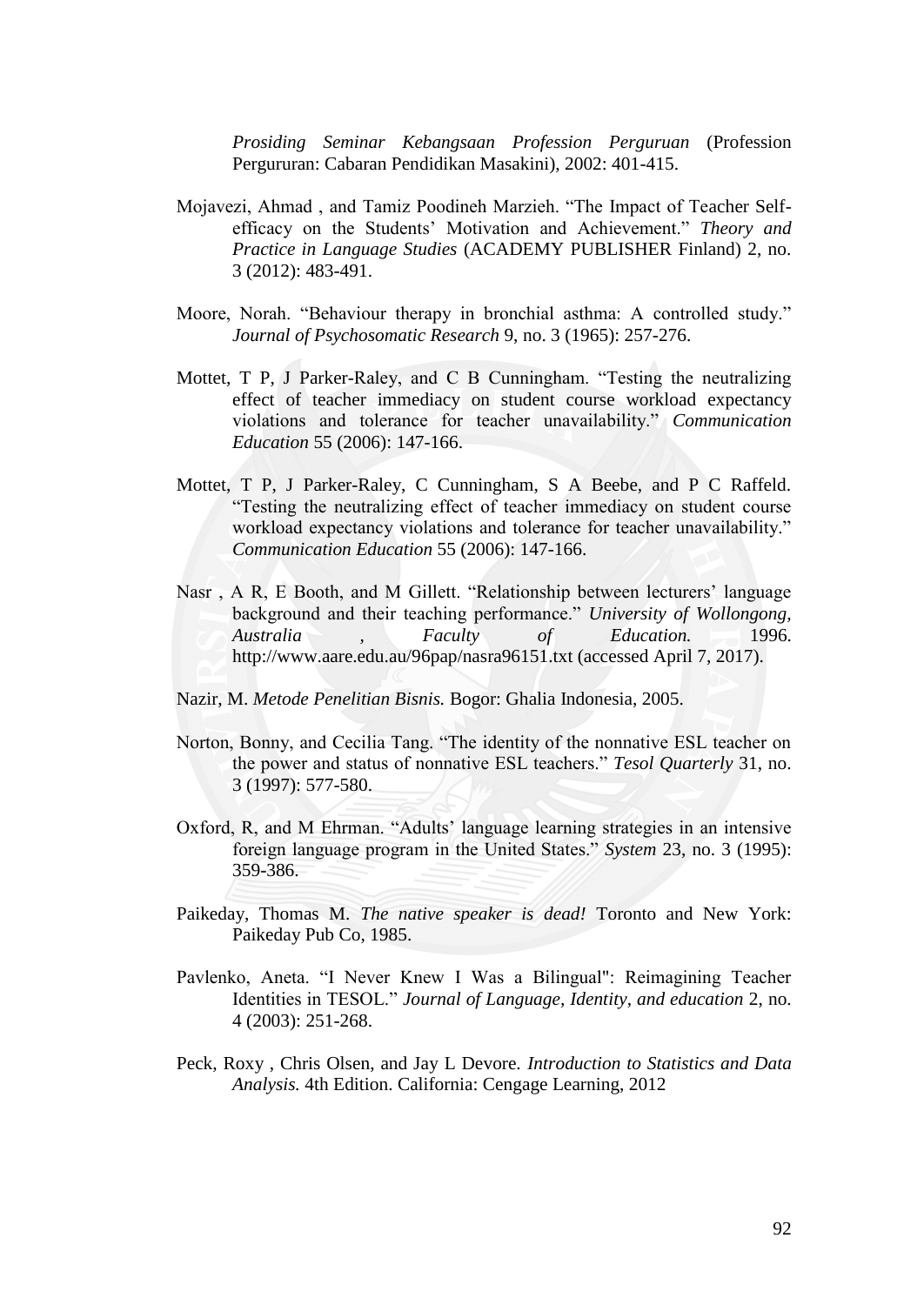- Piaget, Jean. "Part I: Cognitive development in children: Piaget development and learning." *Journal of research in science teaching* 2, no. 3 (1964): 176-186.
- Qashoa, Hasan H Sulaiman. "Motivation among learners of English in the secondary schools in the eastern coast of the UAE." *Diss. The British University in Dubai (BUiD)*, 2006.
- Riadi, Edi. *Metode Statistika: Parametrik & Nonparametrik .* Tangerang: Pustaka Mandiri, 2015.
- Richards, Jack C, and Richard W Schmidt. *Longman dictionary of language teaching and applied linguistics.* 4th. New York: Routledge, 2013.
- Richmond, Virginia P, Joan S Gorham, and James C Mccroskey. "The relationship between selected immediacy behaviors and cognitive learning." Annals of the International Communication Association 10, no. 1 (1987): 574-590.
- Roberts, G C. "Understanding the dynamics of motivation in physical activity: The influence of achievement goals on motivational processes." In *Advances in motivation in sport and exercise*, by G C Roberts, edited by G C Roberts, 1–50. Champaign, Illinois: Human Kinetics, 2001.
- Romaizom, M Z. *Satu kajian tentang hubungan antara kemahiran berkomunikasi guru dengan sikap, minta dan tahap motivasi pelajar tingkatan empat di sekolah Bandar dan sekolah luar bandar dalam pembelajaran Biologi.* Latihan Ilmiah, Universiti Kebangsaan Malaysia, 2002.
- Rosnani, K. *Hubungan tingkahlaku kesediaan guru dengan motivasi belajar di kalangan pelajar tingkatan lima.* Latihan Ilmiah, Universiti Kebangsaan Malaysia, 2003.
- Rubin, R B, P Palmgreen, and H E Sypher. *Communication research measures : A sourcebook.* Edited by R B Rubin, P Palmgreen, & H E Sypher. New York: Guilford Press, 1994.
- Sahin, Ismet. "The effect of native speaker teachers of English on the attitudes and achievement of learners.‖ *Journal of Language and Linguistic Studies* 1, no. 1 (2005).
- Schmidt, Richard, Deena Boraie, and Omneya Kassabgy. "Foreign language motivation: Internal structure and external connections." *Language learning motivation: Pathways to the new century 2*, 1996: 9-70.
- Shim, J W. "Teacher efficacy beliefs and language skills of preservice elementary teachers of English.‖ *Studies on English Language and Literature* 29 (2003): 231-244.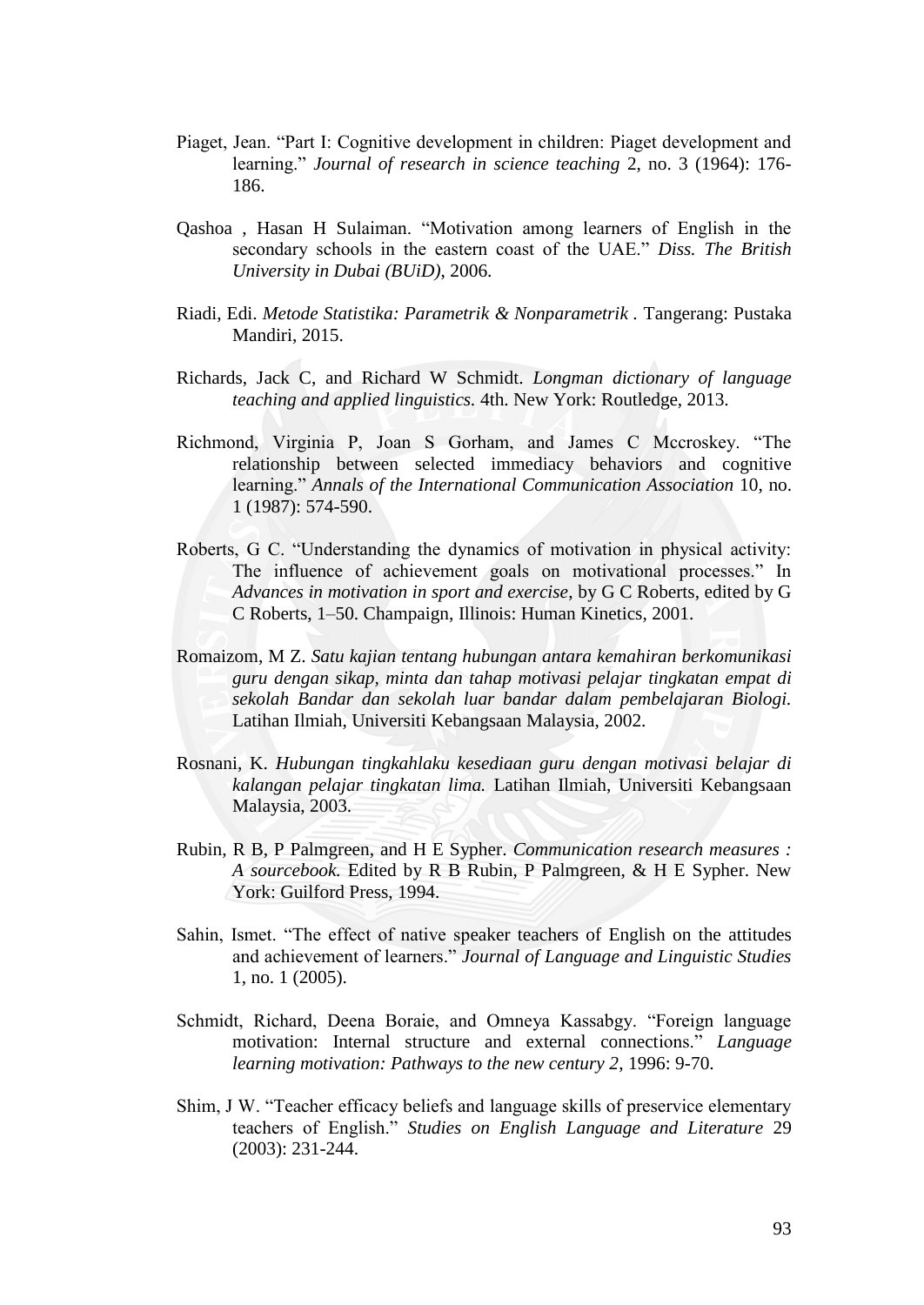- Siegel, Sidney. *Nonparametric statistics for the behavioral sciences.* New York: McGraw-Hill, 2011.
- Skaalvik, Einar M, and Sidsel Skaalvik. "Dimensions of teacher self-efficacy and relations with strain factors, perceived collective teacher efficacy, and teacher burnout.‖ *Journal of educational psychology* 99, no. 3 (2007): 611.
- Smey-Richman, B. *Teacher Expectations and Low Achieving Students. Research for Better Schools.* Philadelphia: Office of Educational Research and Improvement (ED), Washington, DC., 1989.
- Somantri, Gumilar Rusliwa. "Memahami metode kualitatif." Jurnal Makara, *Sosial Humaniora* 9, no. 2 (2005): 57-65.
- Stern, Hans Heinrich. *Fundamental concepts of language teaching: Historical and interdisciplinary perspectives on applied linguistic research.* Oxford : Oxford University Press, 1983.
- Sudaryono, Gaguk Margono, and Rahayu Wardani. *Pengembangan Instrumen Penelitian Pendidikan.* Yogyakarta: Graha Ilmu, 2013.
- Sudjana. *Metoda Statistika.* 5th edition. Bandung: Tarsito, 1989.
- Sugiyono. *Metode Penelitian Kuantitatif Kualitatif dan R&D.* Bandung: Alfabeta, 2008.
- Sukmadinata , Nana Syaodih. *Metode Penelitian Pendidikan.* Bandung: PT Remaja Rosdakarya, 2013.
- Sung, C C. "Native or non-native? Exploring Hong Kong students' perspectives." *Paper from the Lancaster University Postgraduate Conference in Linguistics & Language Teaching* 4 (2010).
- The Liang Gie. *Administrasi Perkantoran Modern.* Jogjakarta: Liberty, 1996.
- Thea, Reves, and Peter Medgyes. *The non-native english speaking efl/esl teacher's self-image: an international survey.* Vol. 22. 3 vols. Elsevier Science Ltd, 1994.
- Tobing, Irene Rebecca A. "The correlation between students' achievement in an academic writing class at UPH." *Polyglot, A Journal of Language, Literature, Culture, and Education* (Fakultas Ilmu Pendidikan Universitas Pelita ha) 3, no. 1 (2009): 8-20.
- Todd, Loreto. "Tracking the homing pidgin: a millennium report." *English Today* 11, no. 1 (1995): 33-41.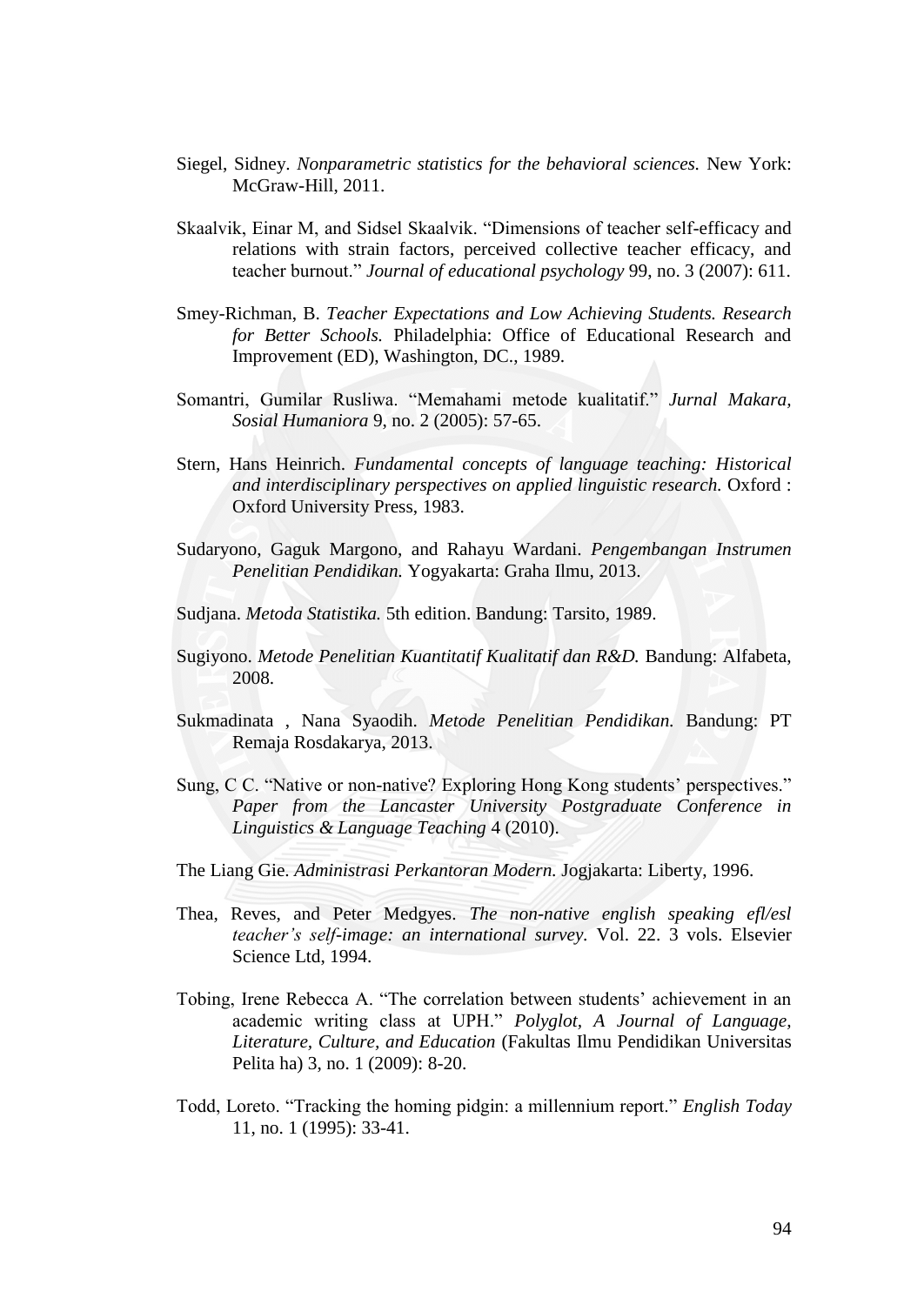- Tschannen-Moran, Megan, Anita Hoy Woolfolk, and K Hoy Wayne. "Teacher efficacy: Its meaning and measure." *Review of educational research* 68, no. 2 (1998): 202-248.
- Uno, Hamzah B. *Teori Motivasi & Pengukurannya – Analisis di Bidang Pendidikan.* Jakarta: Penerbit Bumi Aksara, 2008.
- VanWynsberghe, Rob, and Samia Khan. "Redefining case study." *International Journal of Qualitative Methods* 6, no. 2 (2007): 80-94.
- Vettorel, Paola. *New frontiers in teaching and learning English.* Cambridge Scholars Publishing, 2015.
- Vieluf, Svenja, Mareike Kunter, and Fons JR van de Vijver. "Teacher selfefficacy in cross-national perspective.‖ *Teaching and Teacher Education* 35 (May 2013): 92-103.
- Walkinshaw, Ian, and Duongthi Hoang Oanh. "Native and non-native English language teachers: Student perceptions in Vietnam and Japan." *SAGE Open* 4, no. 2 (2014): 1-9.
- Walpole, , Ronald E. *Pengantar statistika, edisi ke-3 (Introduction to statistics).* Jakarta: PT Gramedia Pustaka Utama, 1990.
- Walpole, Ronald E. *Introduction to statistics.* Translated by Bambang Sumantri. Jakarta: PT Gramedia Pustaka Utama, 1982.
- Weiner, B. *Theories of motivation: From mechanism to cognition.* Rand McNally & Co, 1972.
- Widdowson, Henry G. "The ownership of English." *TESOL quarterly* 28, no. 2 (1994): 377-389.
- Wigfield, A, and J Eccles. "Expectancy-value theory of achievement motivation." *Contemporary Educational Psychology* 25 (2000): 68-81.
- Wigfield, A, J S Eccles, and P R Pintrich. "Development between the ages of 11 and 25." In *Handbook of educational psychology*, by D C Berliner, & R C Calfee , edited by D C Berliner, & R C Calfee, 148- 185. New York: Macmillan, 1996.
- Woolard, Kathryn A. "Introduction: Language ideology as a field of inquiry." *Language ideologies: Practice and theory* 3 (1998)).
- Woolfolk, Anita E, and Wayne K Hoy. "Prospective teachers' sense of efficacy and beliefs about control." *Journal of educational Psychology* 82, no. 1 (1990): 81.